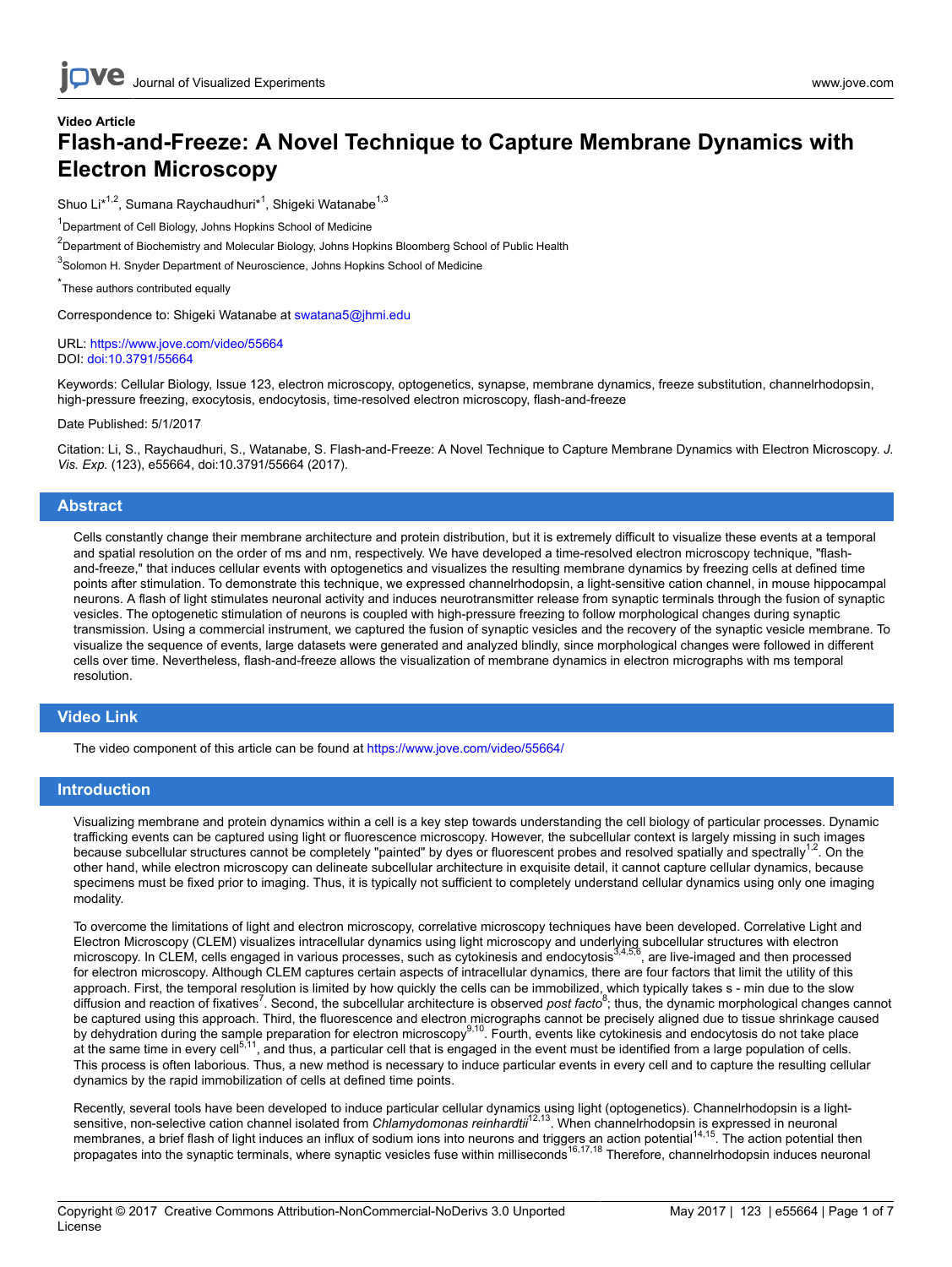activity. To follow membrane dynamics at synaptic terminals, neurons must be immobilized at defined time points after stimulation with ms precision.

To capture membrane dynamics after inducing neuronal activity, we coupled light stimulation with high-pressure freezing<sup>17,18,19</sup>. High-pressure freezing allows for the near-instantaneous immobilization of cells with reduced ice crystal formation<sup>20</sup>. Ice crystals can rupture membranes and disrupt the subcellular architecture<sup>21</sup>. By varying the time intervals between stimulation and freezing, membrane trafficking within synaptic terminals was captured following the induction of an action potential.

Here, we demonstrate experimental procedures using a commercialized high-pressure freezer that couples a ms temporal control of light stimulation with high-pressure freezing. Unlike other instruments that require an external device to control light stimulation and freezing, light stimulation is fully integrated in this system and can be applied with ms precision<sup>19</sup>. This process involves multiple steps. 1) Mouse hippocampal neurons are cultured on sapphire disks and infected with lentivirus carrying an expression vector for channelrhodopsin<sup>18</sup>. 2) Neurons are stimulated and frozen at defined time points after stimulation. 3) The vitrified water is substituted with an organic solvent, while lipids and proteins are cross-linked by fixatives to preserve the intracellular architecture. 4) The samples are infiltrated and embedded in epoxy resin. 5) Ultrathin sections are collected using an ultramicrotome. 6) Thin sections are imaged on a transmission electron microscope. 7) Image acquisition and analysis are performed blindly with respect to time points or genotypes. Cellular dynamics can be determined through the reconstruction of timeresolved images<sup>17,18</sup>. Sample preparation (steps 2 - 5 above) requires a week, but the subsequent image analysis requires months to a year.

### **Protocol**

All of the experiments were performed according to the rules and regulations of animal use by the National Institutes of Health. The protocol was approved by the Animal Care and Use Committee (IACUC) at Johns Hopkins School of Medicine.

## **1. Isolation and Culture of Mouse Hippocampal Neurons**

- 1. Dissect cortices from a postnatal day  $0 day 2$  (P0 2) mouse brain<sup>18</sup>. Isolate the astrocytes from the cortices. NOTE: The mouse brain was isolated after decapitation. Astrocytes serve as a feeder layer for hippocampal neurons.
- 2. Treat the cortices with 800 µL of 0.05% Trypsin-EDTA for 15 min at 37 °C to dissociate the astrocytes.
- 3. Culture the astrocytes in a T-75 flask with 13 mL of DMEM containing 10% fetal bovine serum (FBS) and 0.2% penicillin-streptomycin for one week at 37  $^{\circ}$ C and 5% CO<sub>2</sub>.
- 4. Place one acid-washed and sterilized 18 mm glass coverslip per well of a 12-well plate.
- 5. Briefly wash two 6 mm carbon-coated sapphire disks in 70% ethanol and place them on top of each glass coverslip.
- 6. Prepare Poly-D-Lysine (PDL) solution by mixing 3 mL of 17 nM acetic acid with 1 mL of rat tail collagen and 1 mL of PDL (1 mg/mL). Apply 200 µL of PDL solution to the sapphire disks and glass coverslips for 5 min at RT.
- 7. Remove the PDL solution and air dry. Prior to use, sterilize the plate as prepared in steps 1.4 1.6 for 30 min under ultraviolet light.
- 8. Seed the astrocytes from step 1.3 in 2 mL of DMEM at a density of 5x10<sup>4</sup> cells/well in the plate as prepared in steps 1.4 1.6. Grow them at 37  $^{\circ}$ C and 5% CO<sub>2</sub> for one week.
- 9. Add 20 µL of fluoro-deoxyuridine (final concentration: 80 µM) to each well for at least a few h before culturing the neurons. NOTE: Fluoro-deoxyuridine stops astrocyte division.
- 10. Change the medium to 1.5 mL of neuronal basal medium (see the **Table of Materials**) containing 1% L-alanyl-L-glutamine (see the **Table of Materials**), 2% serum-free supplement for neuronal cells (see the **Table of Materials**), and 0.2% penicillin-streptomycin.
- 11. Prepare papain solution by adding 20 units of papain to 5 mL of enzyme solution (1.65 mM Cysteine, 1 mM CaCl<sub>2</sub>, and 0.5 mM EDTA in DMEM). Acidify the solution by passing  $CO<sub>2</sub>$  gas for 20 min. Filter-sterilize with a 0.22 µm filter.
- 12. Harvest the brain from a P0 2 mouse<sup>18</sup>. Immediately transfer the brain to ice-cold Hanks'-balanced Salt Solution (HBSS). Dissect the hippocampi under a stereomicroscope, keeping the tissue submerged in HBSS.
- 13. Place the two hippocampi in 1 mL of the papain solution prepared in step 1.11. Incubate for 1 h on a thermomixer at 37 °C and 750 rpm.
- 14. Replace the papain with 1 mL of inactivating solution containing 2.5 mg of trypsin inhibitor and 0.5 mg of albumin per mL of DMEM. Incubate for 5 min at 37 °C. Aspirate off the inactivating solution.
- 15. Add 200 µL of neuronal basal medium (see the **Table of Materials**) to the isolated hippocampus. Triturate using a 200 µL pipette tip to dissociate the cells. Wait until the undissociated cells settle at the bottom. Carefully remove the medium with cells from the top.
- 16. Repeat step 1.15 3x. Pool all the dissociated cells in a new 1.5 mL centrifuge tube.
- 17. Count the number of cells using a hemocytometer. Plate neurons at a density of 6.5 x 10<sup>4</sup> cells/well on top of the astrocyte layer prepared in steps 1.1 - 1.10.
- 18. Infect the neurons with lentivirus expressing channelrhodopsin at DIV 3 (3 d *in vitro*) 18 .
- 19. Perform flash-and-freeze on DIV 14, as described in steps 2.1 2.5, below.

## **2. Flash-and-Freeze**

- 1. **Preparation of Fixative**
	- 1. Under a chemical hood, add the following substances to a conical tube to prepare the fixative: 2.5 mL of glutaraldehyde (10% stock in acetone), 0.25 g of osmium tetroxide, 0.25 mL of water, and 22.25 mL of anhydrous acetone. NOTE: The final concentration of each component should be 1% in acetone. Glutaraldehyde is added to preserve the protein structures during freeze-substitution. CAUTION: The acute toxicity of osmium tetroxide is high. Exposure to vapors could damage the cornea of the eye. It should be handled only in a certified chemical hood.
	- 2. Aliquot 1 mL of fixative into numbered cryogenic vials (2 mL). Keep the fixative frozen in liquid nitrogen until use.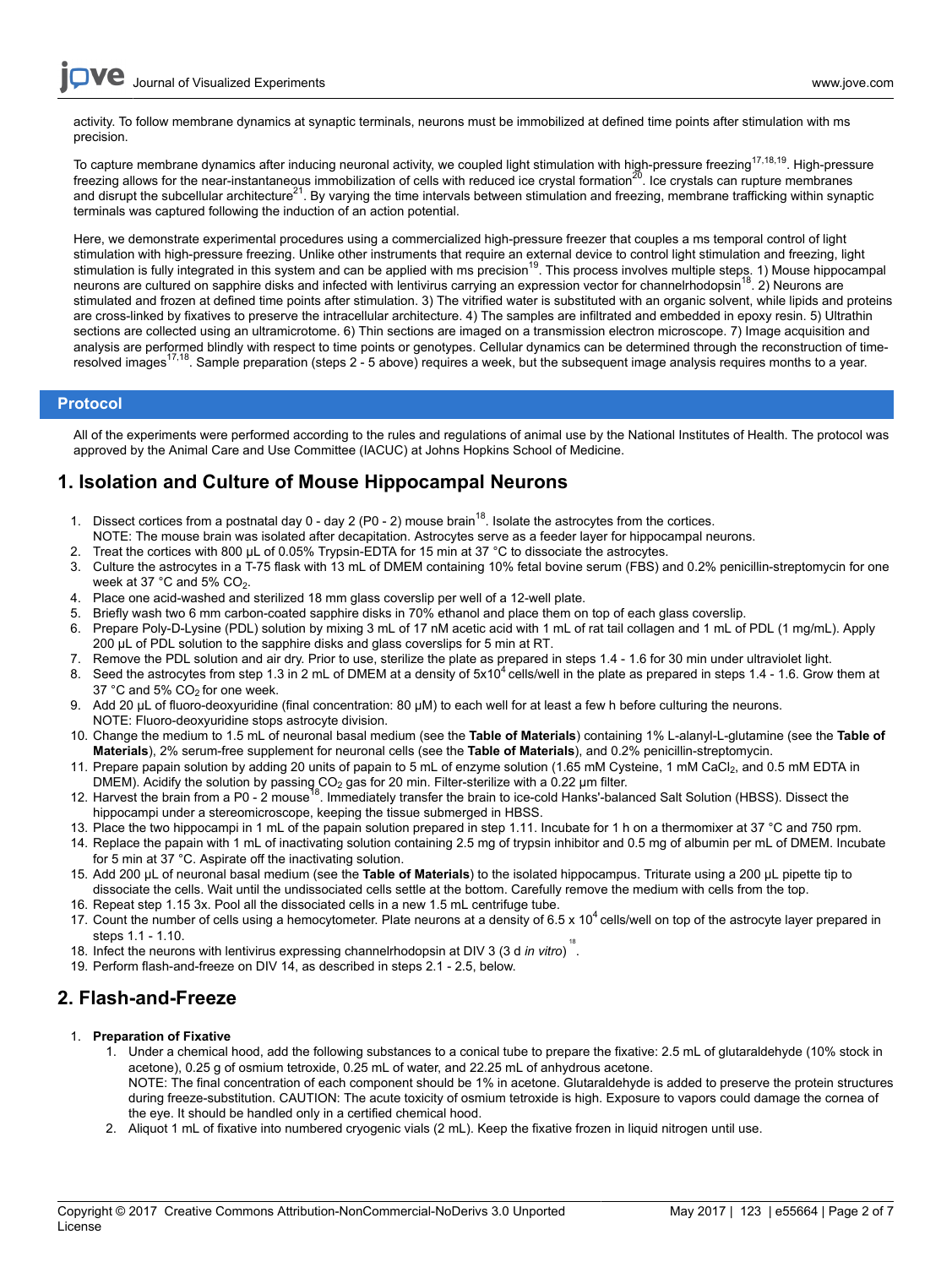NOTE: Osmium tetroxide and glutaraldehyde cross-react and precipitate; thus, once mixed, aliquot immediately, cap the tubes, and submerge the cryotubes in liquid nitrogen to freeze the fixative. Use a pencil to number the cryogenic vials, since acetone can wash off markers.

### 2. **Preparation of Physiological Saline**

- 1. Make physiological saline solution by mixing Hepes (10 mM, pH 7.5), NaCl (140 mM), KCl (2.4 mM), and glucose (10 mM). NOTE: These values are final concentrations. Cryo-protectants are not used for monolayer cultures. However, a proper cryo-protectant is required for specimens thicker than 5 µm. The use of 20% BSA is typically recommended. Yeast paste and *E. coli OP50* can also be used as cryo-protectants for fly larvae or *C. elegans*.
- 2. Add CaCl<sub>2</sub> at 4 mM and MgCl<sub>2</sub> at 1 mM final concentrations. NOTE: The concentrations of CaCl<sub>2</sub> and MgCl<sub>2</sub> vary depending on experiments. To ensure the capture of exocytic intermediates, 4 mM calcium is used for these particular experiments to increase the release probability of vesicles<sup>18</sup> .
- 3. Check the osmolarity using an osmometer. Ensure that it is  $300 \pm 5$  mOsm.
- 4. Add AMPA receptor antagonist (NBQX) to a final concentration of 3 µM and GABA receptor antagonist (bicuculline) to a final concentration of 30 µM.
- NOTE: Neurotransmitter receptor antagonists are added to avoid recurrent network activity following neuronal stimulation<sup>18</sup>.
- 5. Warm up the physiological saline to 37 °C for use.

### 3. **Preparation of the Specialized High-pressure Freezer and an Automated Freeze Substitution Unit**

- 1. Prior to high-pressure freezing, cool down an automated freeze substitution unit to -90 °C by filling the tank with liquid nitrogen.
- 2. Cool down acetone in a small cup to -90 °C by placing it inside the specimen chamber.
- 3. Fill the liquid nitrogen dewar and storage dewar of the high-pressure freezer (see the **Table of Materials**) with liquid nitrogen.
- 4. Set up the light stimulation protocol using the touch screen monitor.
	- 1. Name the program by clicking on "Edit" next to "Program name" on the light stimulation window. Another window will pop up.
		- 2. Set up a program by typing "15,000 ms" in "dark phase," "100 ms" in "period," "10 ms" in "pulse," and "1" in "number of periods" for a single stimulus of 10 ms. Freeze the cells 90 ms later (**Figure 1C**). NOTE: The "dark phase" allows the cells to recover from light exposure during sample loading. "Period" defines the stimulation frequency. For example, if the stimulus should be applied at 20 Hz, this column should be set at 50 ms. "Pulse" defines the duration of the light stimulus. Finally, the "number of periods" defines the total number of stimuli applied. For setting up a highfrequency stimulation, please see **Figure 1E**.
- 5. For a "no stimulation" control, type "15 s" in "dark phase," "0 ms" in "period," "1 ms" in "pulse," and "0" in "number of periods" in the light stimulation setup window, as described in step 2.3.4. NOTE: By default, the "pulse" must be at least 1 ms.
- 6. On the main screen, make sure that the box for light stimulation is checked.
- 7. Set up the storage protocol by clicking "Specimen Storage" on the main screen. Click on "Edit." In the following window, use "+" or "-," to select "2" to store 2 disks in each channel (3 channels in total). Check "Storage LN2 enabled."

## 4. **Sample Loading and Freezing in the High-pressure Freezer**

NOTE: All the sample assembly and loading steps are done under a stereomicroscope with a 7.5-60X magnification range. A tweezer is used in steps 2.4.1 - 2.4.4 to manipulate the specimens. Experiments must be performed at physiological temperature.

- 1. Place one sapphire disk, cell-side facing up, in the well of the black, middle plate (**Figure 1B**).
- 2. Place a 100 µm spacer ring over the sapphire disk (**Figure 1B**).
- 3. Place a blank sapphire disk over the spacer ring (**Figure 1B**) after dipping one side of the disk in the pre-warmed saline solution from step 2.2. Make sure that no air bubbles are trapped between the two sapphire disks.
- 4. Place another 100 µm spacer ring and a 400 µm spacer ring (**Figure 1B**). Remove the extra liquid using filter paper.
- 5. Place the assembly from step 2.4.3 between the two transparent half-cylinders (**Figure 1A**). Close the top red cover to initiate the freezing process.

NOTE: The preset protocol runs automatically once the cover is closed. The sample stays in the same orientation in the freezing chamber, and a flash of light is applied from the top of the sample assembly. The red cover pops back up automatically once the freezing process is completed.

- 6. Store the specimen in the storage dewar. NOTE: After freezing, the specimen is automatically dropped into a storage dewar filled with liquid nitrogen and stored there until further processing. The storage dewar has three chambers, and each chamber can hold up to 3 samples at most. Typically, two specimens are frozen under the same stimulation conditions, and the high-pressure freezer is programmed to store both in the same chamber.
- 7. Repeat steps 2.4.1 2.4.6 for each specimen.
- 8. Proceed to step 2.5 once all the chambers are full. NOTE: The device was set to store up to 6 specimens in the storage dewar at a time. Therefore, after every  $6<sup>th</sup>$  sample, step 2.5 must be performed. Once unloaded, repeat steps 2.4.1 - 2.4.6.

### 5. **Sample Collection and Transfer to an Automated Freeze-substitution Unit**

- 1. Open the door to the storage dewar, which is located under the table of the high-pressure freezer. Remove the storage dewar and place it on the benchtop.
- 2. Using hands, remove the specimen chamber from the dewar and transfer it in the specialized sample tray filled with liquid nitrogen. Unlock the knob to release the specimen cup.
- 3. Remove the transparent half-cylinders from the specimen cup using a pair of tweezers after pre-cooling the tips of the tweezers with liquid nitrogen (~-196 °C). Carefully transfer the middle, black plate to a small cup containing liquid nitrogen.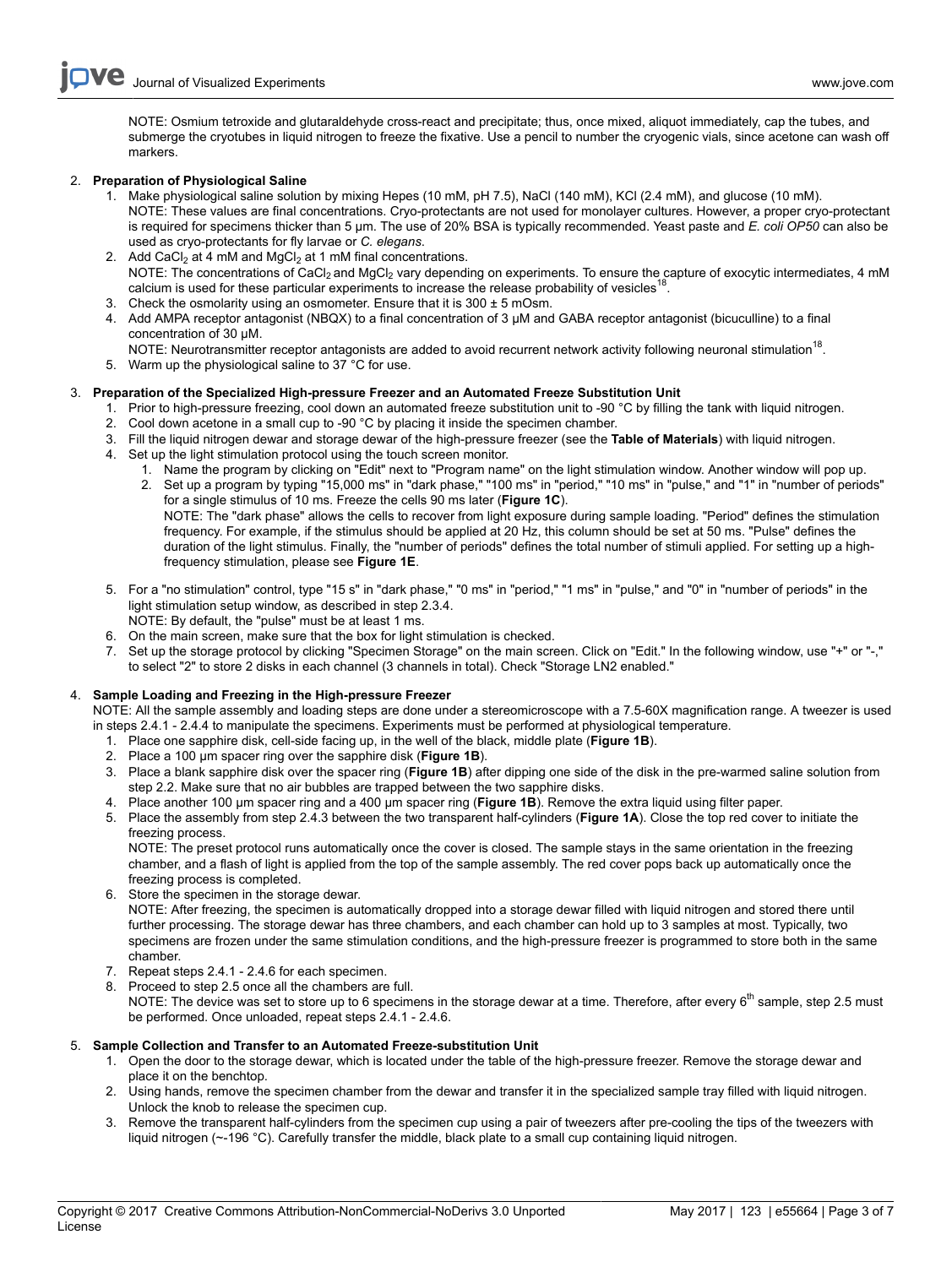NOTE: The tips of the tweezers must be precooled to the temperature of liquid nitrogen. The sample must be kept under liquid nitrogen at all times to prevent ice crystal formation.

# **3. Freeze Substitution in the Automated Freeze-substitution Unit**

- 1. Using precooled tweezers (tips at ~-196 °C), quickly transfer the middle plate from step 2.5.3 to the precooled acetone (-90 °C).
- 2. Separate the sapphire disk from the middle plate by gently shaking or tapping. NOTE: Occasionally, it may be difficult to separate the sapphire disk from the middle plate. In such a situation, leave the middle plate in
- precooled acetone (-90 °C) for a few minutes. Gentle tapping with tweezers also helps to dissociate the sapphire from the middle plate. 3. Place a cryogenic vial containing fixatives (step 2.1) inside a specimen chamber of the substitution unit. Transfer the sapphire disk to the cryogenic vial and place a cap on the vial.
- 4. Set up the freeze substitution program as follows: (i) -90 °C for 5 30 h, (ii) -90 -20 °C in 14 h (5 °C/h), (iii) -20 °C for 12 h, and (iv) -20 °C -20 °C in 4 h (10 °C/h).

NOTE: The duration of the first step at -90 °C could be varied. The total duration of freeze substitution is set in such a way that the program ends in the morning (~1.5 d postexperiment) around 8 am so that the subsequent steps can be performed during the daytime.

# **4. Infiltration and Plastic Embedding with Epoxy Resin**

- 1. Once the program ends, use gloved hands to transfer the cryogenic vials containing the sapphire disks from the specimen chamber of the substitution unit to a chemical hood.
- 2. Using a pipette, add acetone (room temperature) to each cryogenic vial and wash each sapphire disk 4 6x for 1 2 h.
- 3. Optionally, incubate the specimens in 0.1% uranyl acetate for 1 h if extra contrast is needed. Wash 4 6x with acetone over 1 2 h. NOTE: CAUTION: There is risk associated with internal exposure following the inhalation of uranyl acetate, which causes irritation of the upper respiratory tract. High exposure can damage blood cells. Work with uranyl acetate should be done under exhaust ventilation. Protective clothing is recommended.
- 4. Prepare liquid epoxy resin medium by weighing 6.2 g of glycerol polyglycidyl ether, 4.4 g of bisphenol-A epoxy resin, and 12.2 g of dodecenyl succinic anhydride (DDSA). Mix thoroughly and add 800 µL of benzyl dimethylamine (BDMA) while mixing. De-gas for 10 min.
- 5. Prepare 30, 70, and 90% epoxy resin in acetone from the 100% epoxy resin prepared in step 4.4.
- 6. Add 30% epoxy resin to the cryogenic vials containing sapphire disks and incubate for 2 3 h at RT in an orbital shaker at 120 rpm.
- 7. Replace the 30% epoxy resin with 70% epoxy resin by pipetting and incubate for 3 4 h at RT in an orbital shaker.
- 8. Using tweezers, transfer each sapphire disk, cell-side-up, to the cap of an embedding capsule. Add 90% epoxy resin to the cap. Incubate O/ N at 4 °C.
- 9. The next day, make fresh epoxy resin medium, as in step 4.4.
- 10. Transfer each sapphire disk, cell-side facing up, to the cap of an embedding capsule. Fill the cap with freshly prepared 100% epoxy resin. Change to fresh 100% epoxy resin every 2 h, repeating three times.
- 11. Place the samples in a 60 °C oven for 48 h to polymerize.

# **5. Mounting Samples**

- 1. Place the sample upside-down on the stereomicroscope so that the sapphire disk is located at the top of the resin block. Remove the thin layer of epoxy resin from the top by scratching it with a razor blade.
- 2. Using a razor blade, cut a shallow line along the edge of the sapphire disk; this line helps to separate the sapphire disk from the epoxy resin in step 5.3.
- 3. Separate the sapphire disk from the epoxy resin by dipping it into liquid nitrogen for approximately 10 s. NOTE: The cells will stay in the epoxy resin.
- 4. After removing the sapphire disk, use a dissecting scope to find an area with cells (4-10X magnification). Cut around the region of interest (~2 x 2 mm) using a razor blade (double-edged). To keep the specimen in place, perform this step while the specimen is taped to the surface of the microscope.
- 5. Mount the small piece of plastic (~2 x 2 x 5 mm) containing the cells using glue containing ethyl cyanoacrylate on a cylindrical dummy block made of epoxy resin. Incubate the block at 60 °C for 1 h.

# **6. Sectioning**

- 1. Use an ultramicrotome to section the sample.
	- 1. Trim the surface of the plastic-embedded specimen with a glass knife at a speed of 3 mm/s and a thickness of 200 nm/section. Cut 4 5 sections from the surface where the astrocytes are located.
	- 2. Switch to a diamond knife and section at a speed of 0.8 mm/s and a thickness of 40 nm/section. Cut 20 25 sections.
- 2. Collect ribbons of sections on single-slot copper grids covered with 0.7% polyvinyl acetate (see the **Table of Materials**).

# **7. Imaging Using a Transmission Electron Microscope (TEM)**

- 1. Prior to TEM imaging, stain the section with 2.5% uranyl acetate in methanol for 5 min.
- 2. Wash the grid 15x in 50% methanol. Then, wash in ultrapure water 15x, with each wash lasting 30 s.
- 3. Briefly air-dry the section and place the grid into a specimen holder of the TEM.
- 4. Image at 93,000X magnification.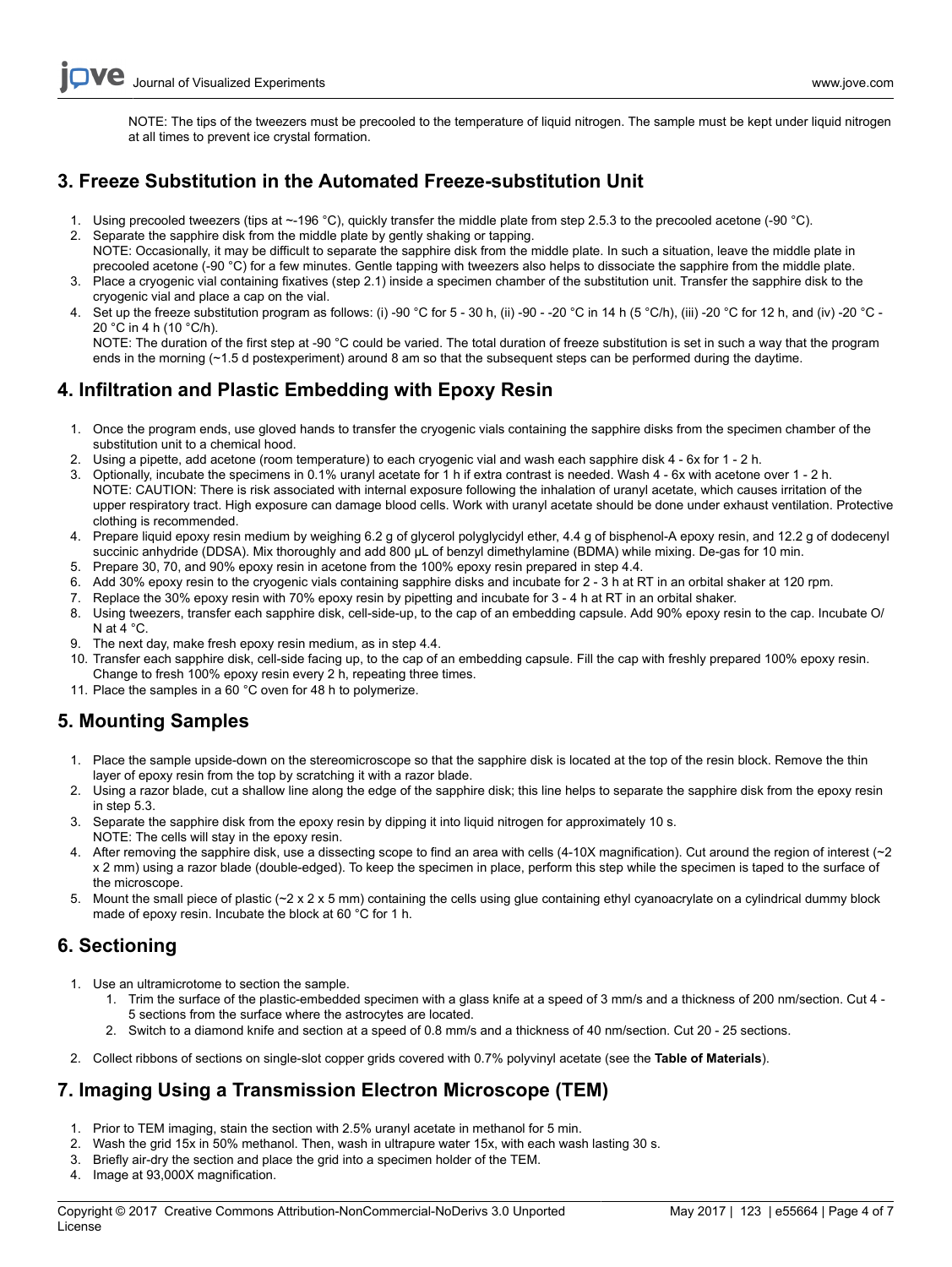5. Acquire images.

NOTE: Imaging is typically done blind to the time points or genotypes, and typically ~200 images are collected/time point.

## **8. Image Analysis**

1. Analyze the images using a software (*e.g.,* ImageJ) with a custom macro (Watanabe, Davis, and Jorgensen, unpublished). NOTE: The x/y coordinates are recorded from vesicles, the plasma membrane, the active zone membrane, and all other membrane-bound organelles at synapses. The text files containing the information are exported to another software (*e.g.,* Matlab). The data are further analyzed using custom programs.

### **Representative Results**

Using the protocol described above, we performed "flash-and-freeze" experiments in mouse hippocampal neurons expressing channelrhodopsin. These neurons were frozen either 15 ms or 100 ms after light onset. We have previously shown that the exocytosis and endocytosis of synaptic vesicles occur in the synaptic terminals at the 15 ms and 100 ms time points, respectively<sup>18</sup>. These events were successfully captured at the appropriate times (**Figure 2**), suggesting that flash-and-freeze experiments can be successfully performed on the chosen specialized highpressure freezer (see the **Table of Materials**).



**Figure 1. Sample Loading and Programming in the High-pressure Freezer. A)** Sample loading table of a high-pressure freezer. The middle plate, shown in the inset for structural detail, is placed in a CLEM holder for sample loading. One of the half-cylinders is placed at the bottom part of the sample loading table, and the other is attached with a clip to the top cover. Once the sample is loaded, the middle plate is pushed forward to the bottom half-cylinder and the cover is closed to initiate the freezing. **B)** Specimen assembly. The sapphire disk containing neurons is placed in the well of the middle plate, with the cell-side facing up. A 100 µm ring is placed directly above the sapphire disk inside the well. Then, an empty sapphire disk dipped in physiological saline is placed with the solution-side down. Air bubbles must be avoided. Finally, a 100 µm ring and a 400 µm ring are snugly placed above. Any extra liquid is removed with filter paper. **C)** A cross-section of an embedding capsule with the sapphire disk submerged in epoxy resin. The sapphire disk is placed at the bottom of the capsule, with the cell-side facing up and covered with epoxy resin for infiltration and embedding. **D)** Programming the high-pressure freezer for a single, 10 ms stimulus. The specimens are frozen 90 ms after the light pulse. **E)** Programming the high-pressure freezer for 10 stimuli at 20 Hz. The specimens are frozen 5 ms after the last light pulse. [Please click here to view a larger version of this figure.](http://ecsource.jove.com/files/ftp_upload/55664/55664fig1large.jpg)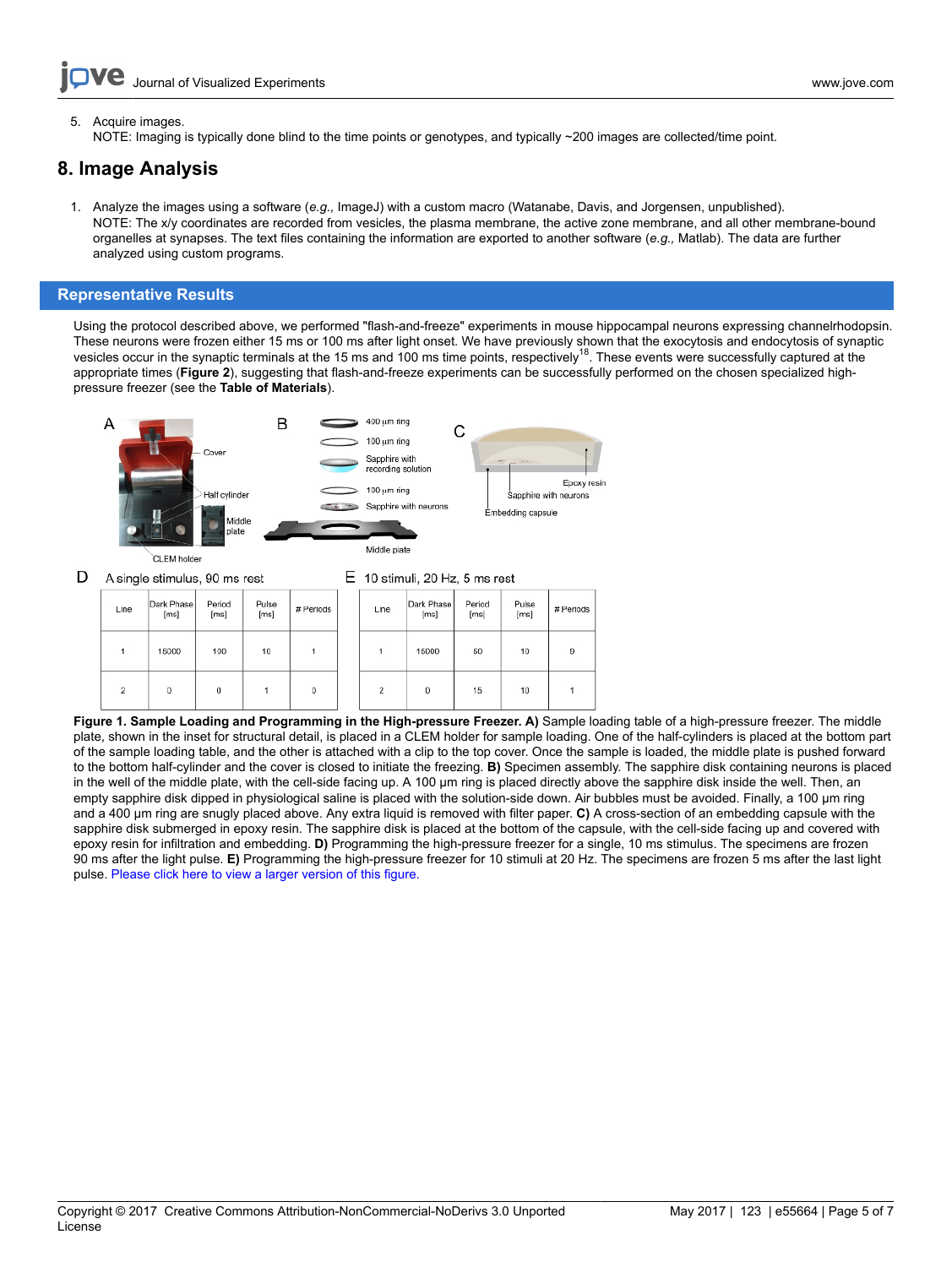

**Figure 2. Visualization of Exocytosis and Endocytosis in Mouse Hippocampal Neurons.** Hippocampal neurons are stimulated once and frozen at the indicated times. Electron micrographs show the exocytosis of a synaptic vesicle **A)** and ultrafast endocytosis **B)**. PSD, post-synaptic Density. [Please click here to view a larger version of this figure.](http://ecsource.jove.com/files/ftp_upload/55664/55664fig2large.jpg)

#### **Discussion**

The "flash-and-freeze" approach visualizes membrane dynamics by inducing a particular cellular event with optogenetics and by freezing cells at defined time points after stimulation<sup>19</sup>. In this demonstration, we used channelrhodopsin, a light-sensitive cation channel, to stimulate neurons and captured the fusion and recovery of synaptic vesicles at the synaptic terminals. In recent years, many optogenetic tools have been developed<sup>22,23</sup>, all of which are compatible with flash-and-freeze. For example, organelle trafficking can be induced using light-induced heterodimerization of cryptochrome and CIB1<sup>24</sup>. Similarly, the lipid composition of the plasma membrane can be altered by the light-induced translocation of phosphoinositide phosphatases to the plasma membrane<sup>25</sup>. Furthermore, small, light-sensitive compounds like azobenzene change conformation depending on the illumination wavelengths. This conformational change can be used to activate ligand-gated channels or<br>to change lipid composition in the membrane<sup>26,27</sup>. Caged compounds can also be use current setup may not produce sufficient energy for uncaging; thus, further optimizations of the system are likely necessary. Nevertheless, the applications of these light-activatable tools are flexible-many cellular events can be induced by a flash of light. "Flash-and-freeze" can capture the resulting membrane dynamics.

There are two main limitations to the "flash-and-freeze" method. First, it captures "snapshots" of a particular event from different cells. In other words, it is not possible to follow membrane dynamics in one cell over a period of time. Thus, for the reconstruction of any cellular event, one must acquire and analyze a large number of images from each sample and at each time point. Furthermore, in neurons, an even larger number of images is necessary, since the fusion of synaptic vesicles only takes places in 20 - 30% of the synapses in mouse hippocampal neurons<sup>18,28</sup>. The analysis of such a large dataset requires tremendous amounts of time. In the future, image acquisition and analysis need to be automated to make the approach more efficient<sup>29,30</sup>.

The second limitation is imposed by the nature of the high-pressure freezing technique. When cells freeze, cellular water rearranges to form<br>ice crystals if the freezing rate is below 100 K/s<sup>21</sup>. These ice crystals can pe pressure, resulting in the rupture of membranes. To avoid ice crystals, high pressure (~2,000 atm) is applied to the specimens. Due to the supercooling effect, a freezing rate of 100 K/s is sufficient to prevent water from forming ice crystals at this pressure<sup>21</sup>. In theory, specimens as thick as 500 µm can be frozen without ice crystals, but approximately 200 µm is likely the practical limit, as cuboidal forms of ice tend to form in thick tissue, compromising morphology. When processing specimens thicker than 5 µm, the use of a proper cryo-protectant, such as BSA, is necessary. However, BSA will change the osmolarity of the solution and may affect the physiological response of cells. Therefore, extensive control experiments are required to validate the use of BSA in particular systems. Ice crystals can also form after high-pressure freezing if the specimens are accidently removed from the liquid nitrogen bath. Thus, it is critical to keep the specimens in the liquid nitrogen at all times and to use pre-cooled forceps to manipulate them.

When planning experiments, the following three points should be considered. First, the maximal intensity of light (the 460 nm line) is 5.5 - 8.0 mW/mm<sup>2</sup>. Whether this intensity is sufficient to induce activity must be verified with live-cell imaging on a fluorescence microscope prior to flash-and-freeze experiments. Second, experiments must be performed at physiological temperature. The stage of the high-pressure freezer is warmed up to 37 °C for the experiments with mouse hippocampal neurons<sup>31</sup>. Finally, the time points must be carefully chosen to capture the membrane dynamics. Initial studies indicated that endocytosis is complete after 100 ms of stimulation. Thus, three additional time points (15 , 30,<br>& 50 ms) were also examined to follow the membrane dynamics<sup>17,18</sup>. These during synaptic transmission. However, the requirement for the number of time points are different in each cellular event. Therefore, a few time points should be sampled before initiating large dataset collection.

### **Disclosures**

Open Access publication of this article was sponsored by Leica Mikrosysteme GmbH.